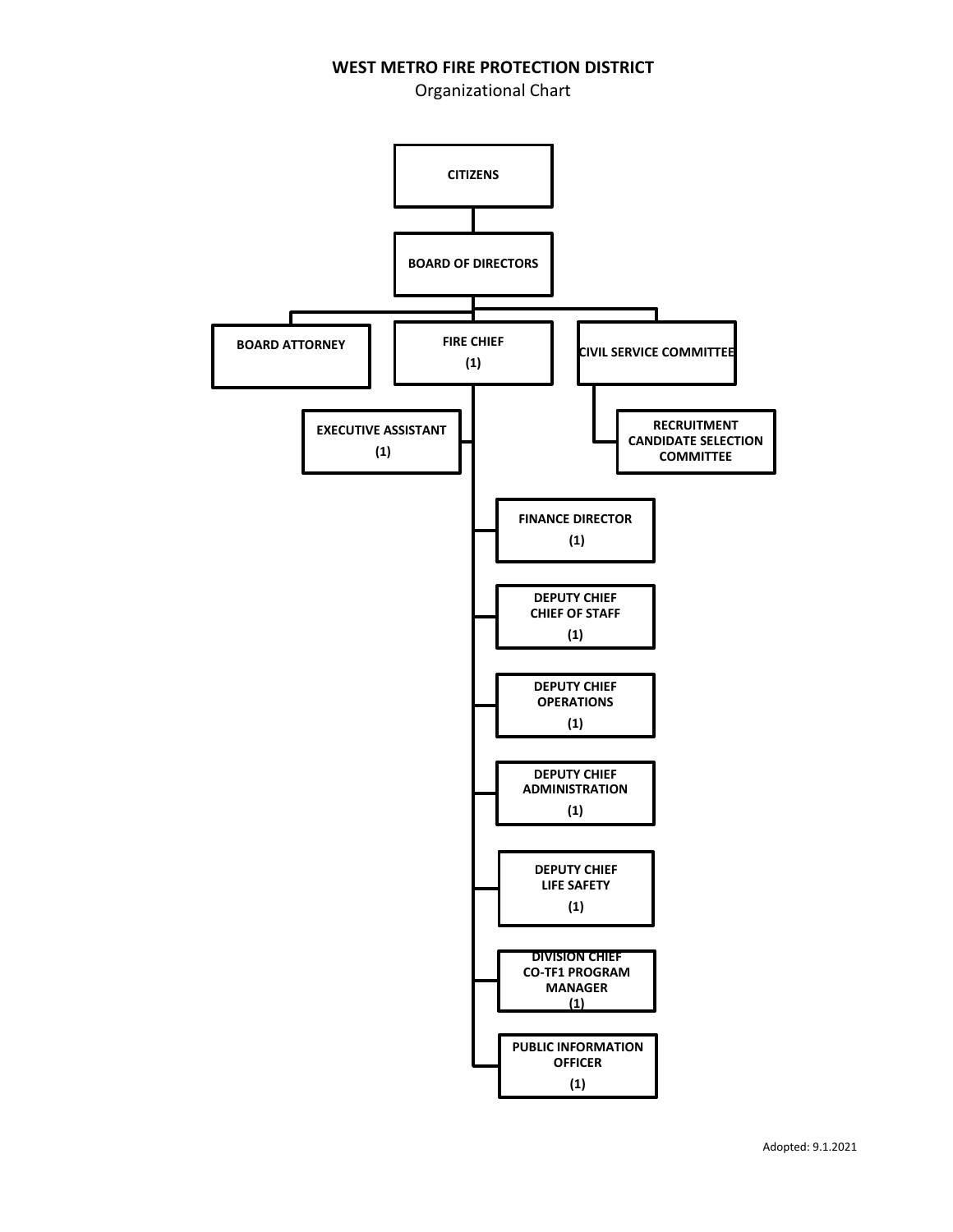### **WEST METRO FIRE PROTECTION DISTRICT** FINANCE DIVISION

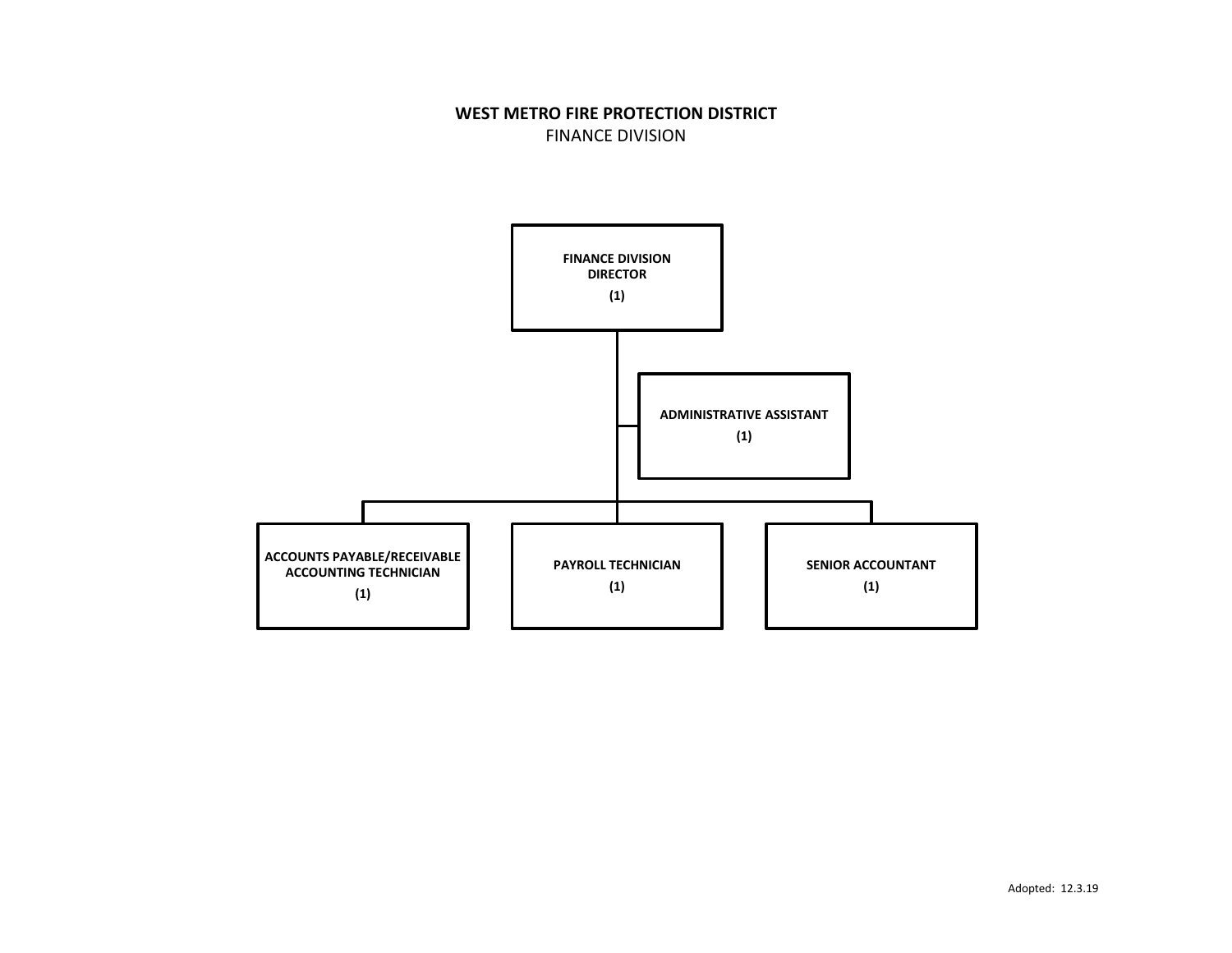## **WEST METRO FIRE PROTECTION DISTRICT** OPERATIONS

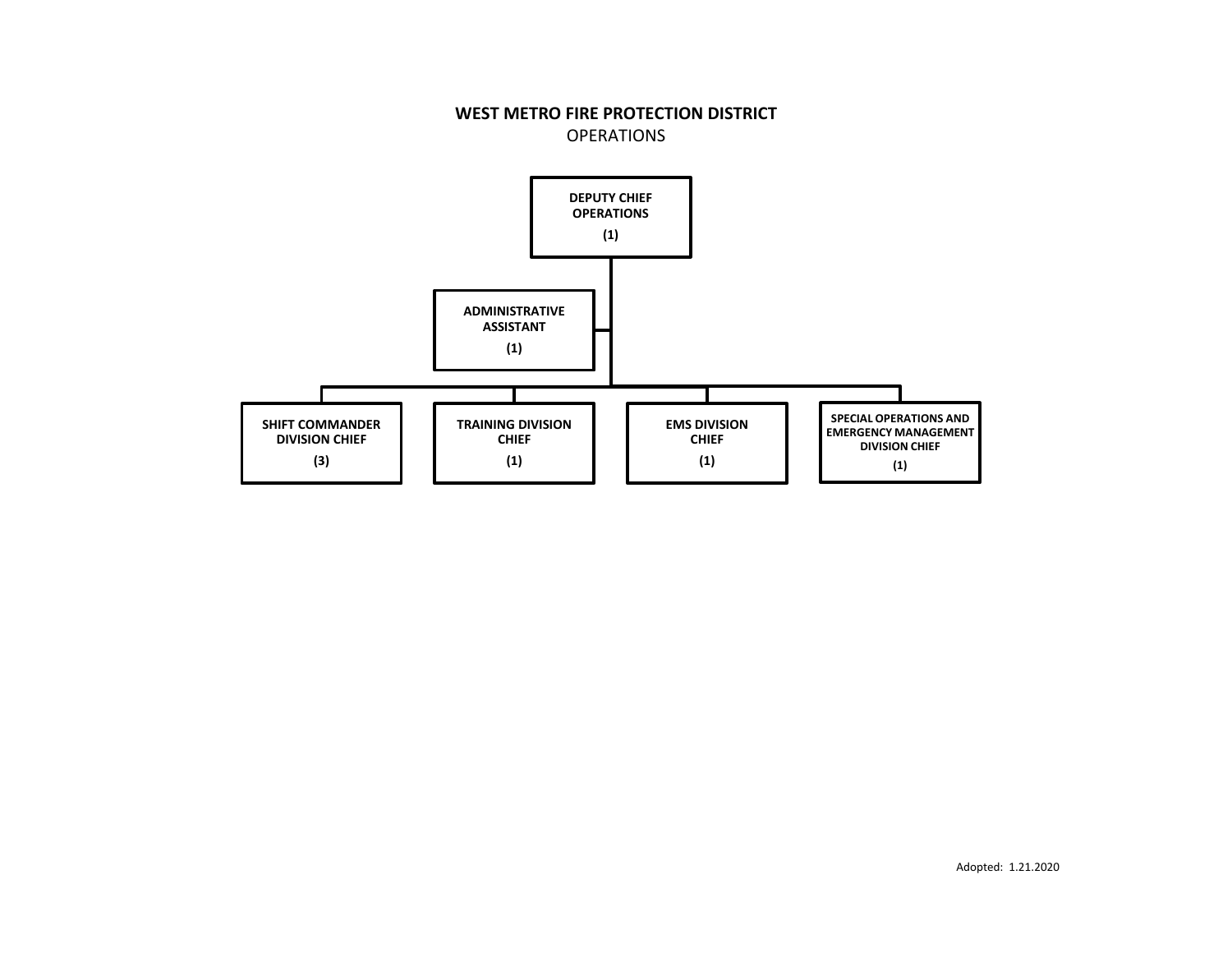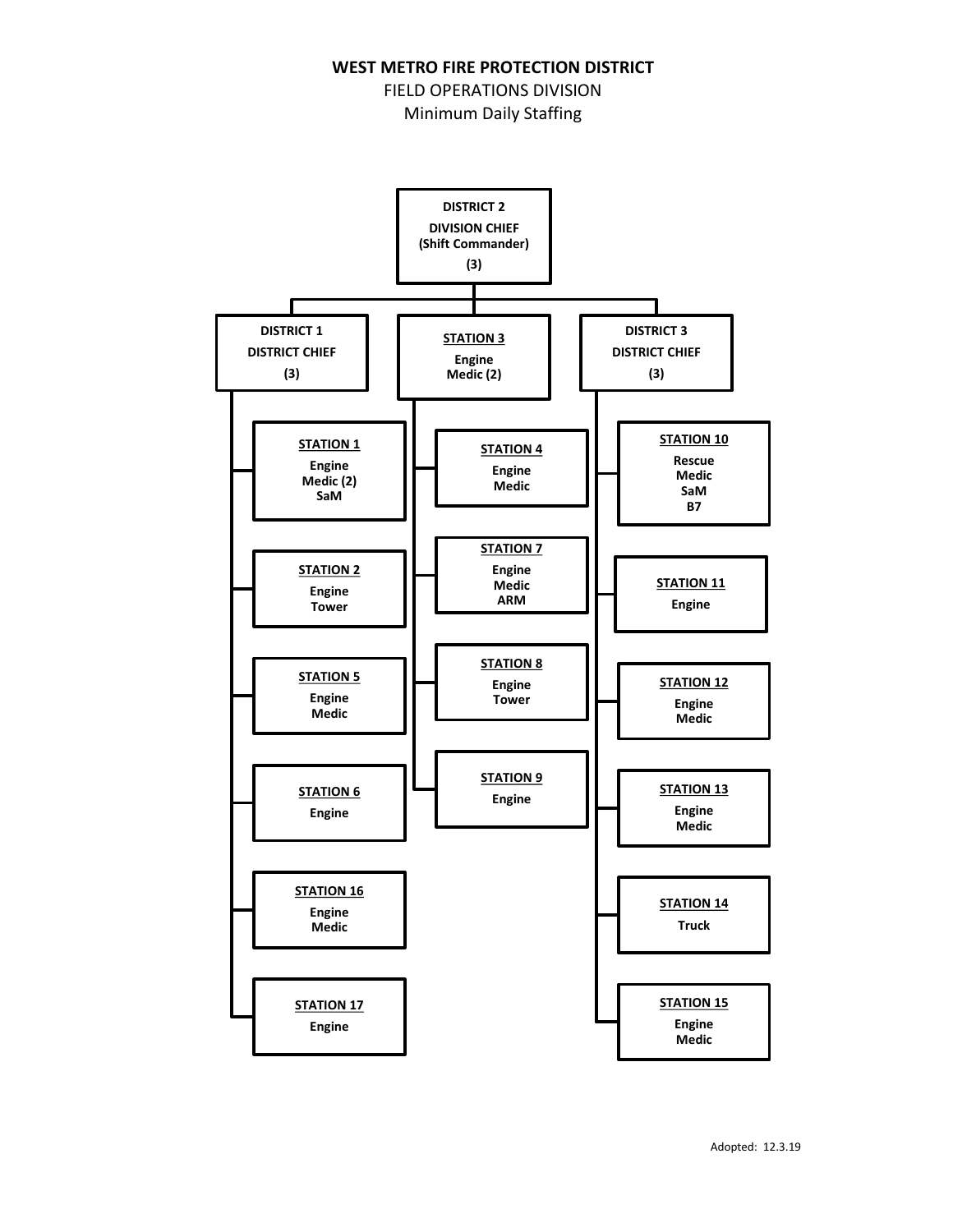# **WEST METRO FIRE PROTECTION DISTRICT** DISTRICT 1 Minimum Daily Staffing

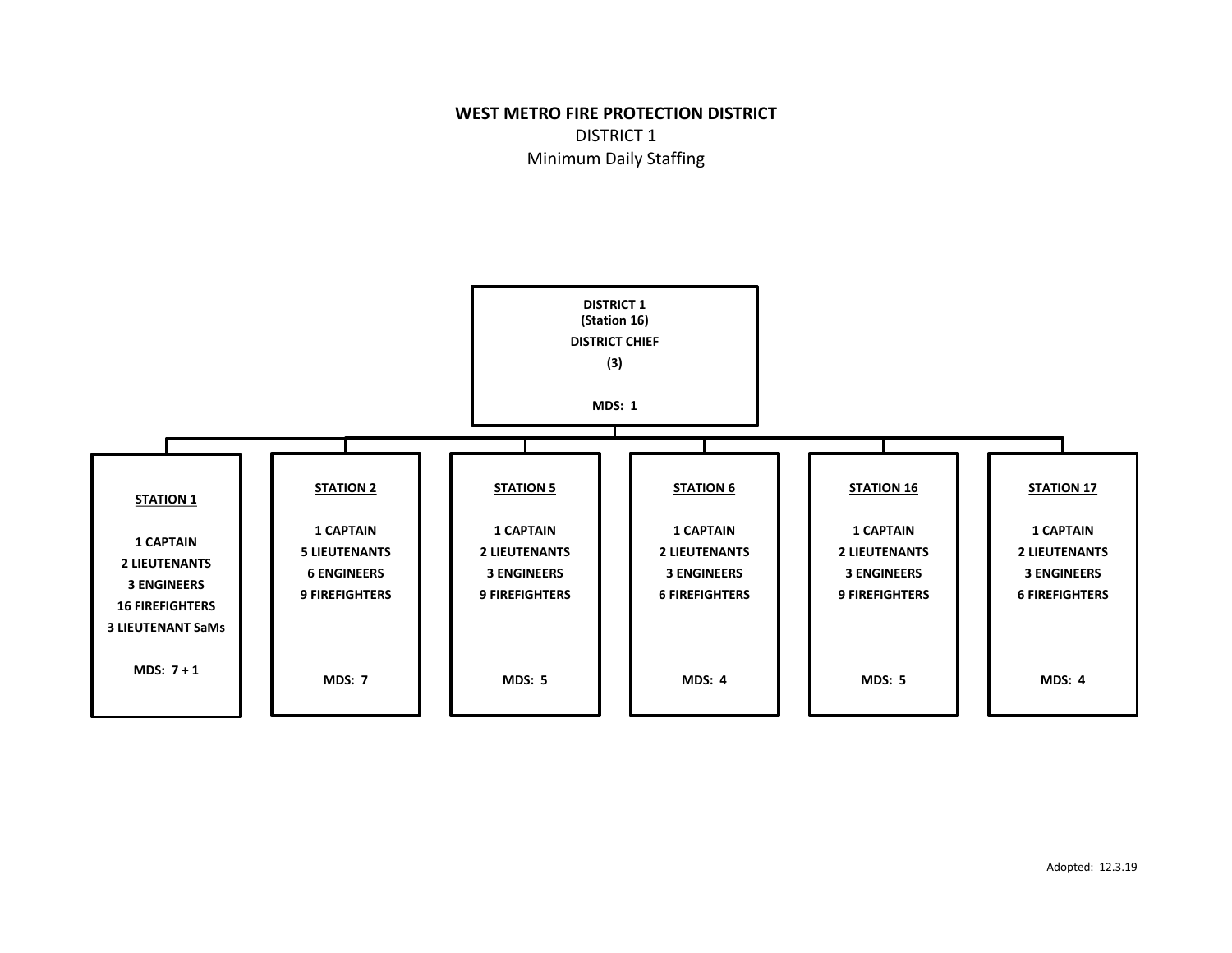

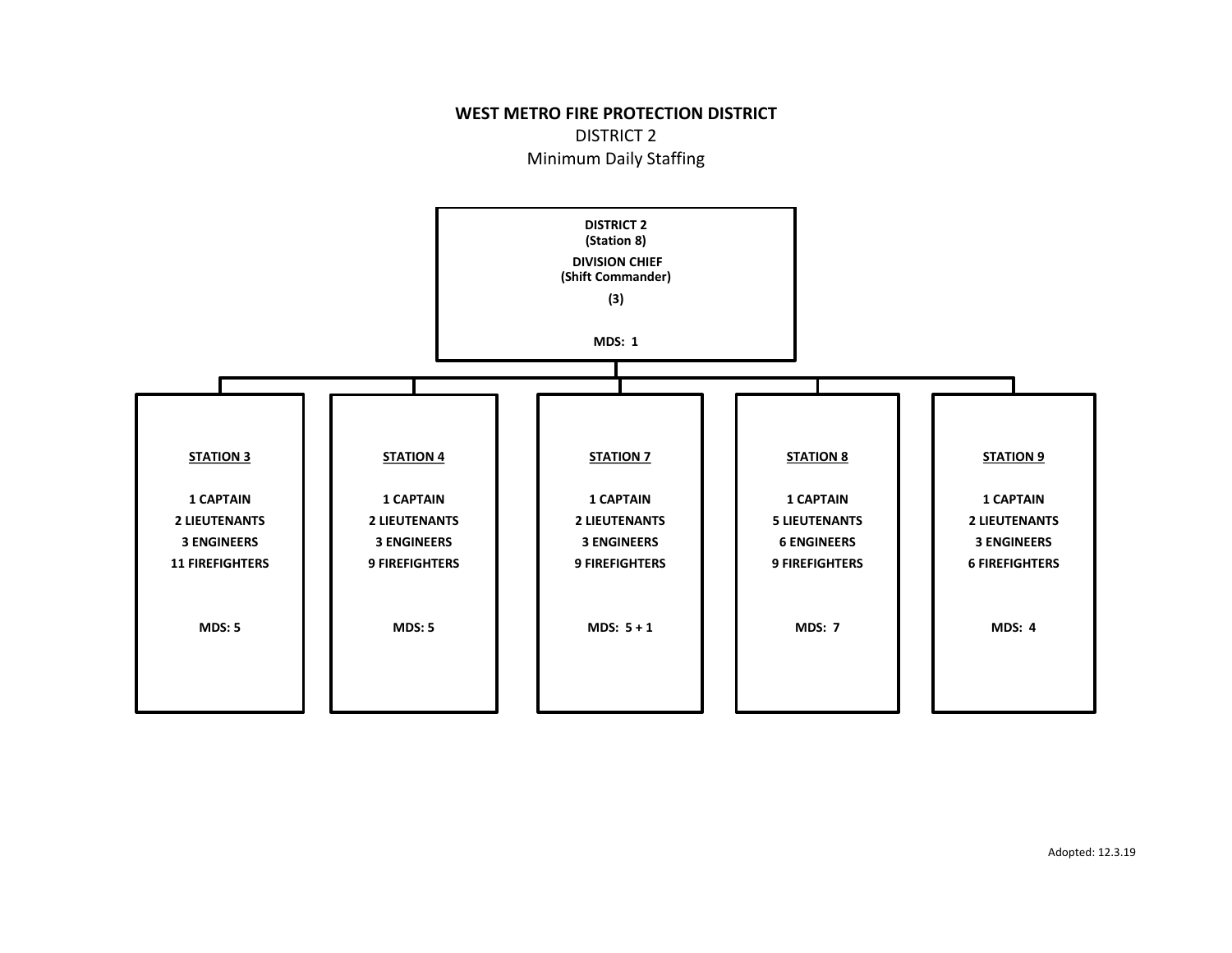## **WEST METRO FIRE PROTECTION DISTRICT** DISTRICT 3 Minimum Daily Staffing

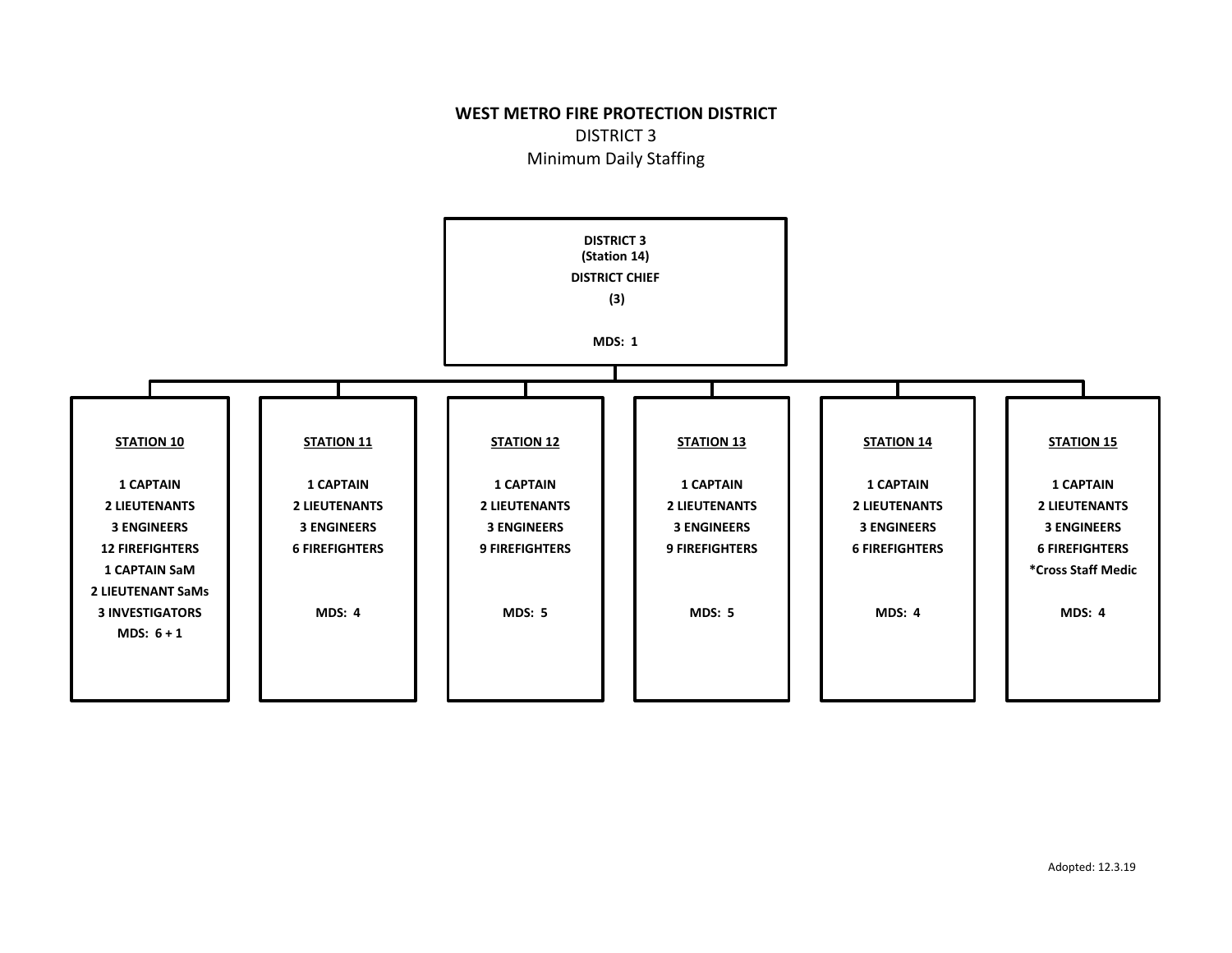## **WEST METRO FIRE PROTECTION DISTRICT** TRAINING DIVISION

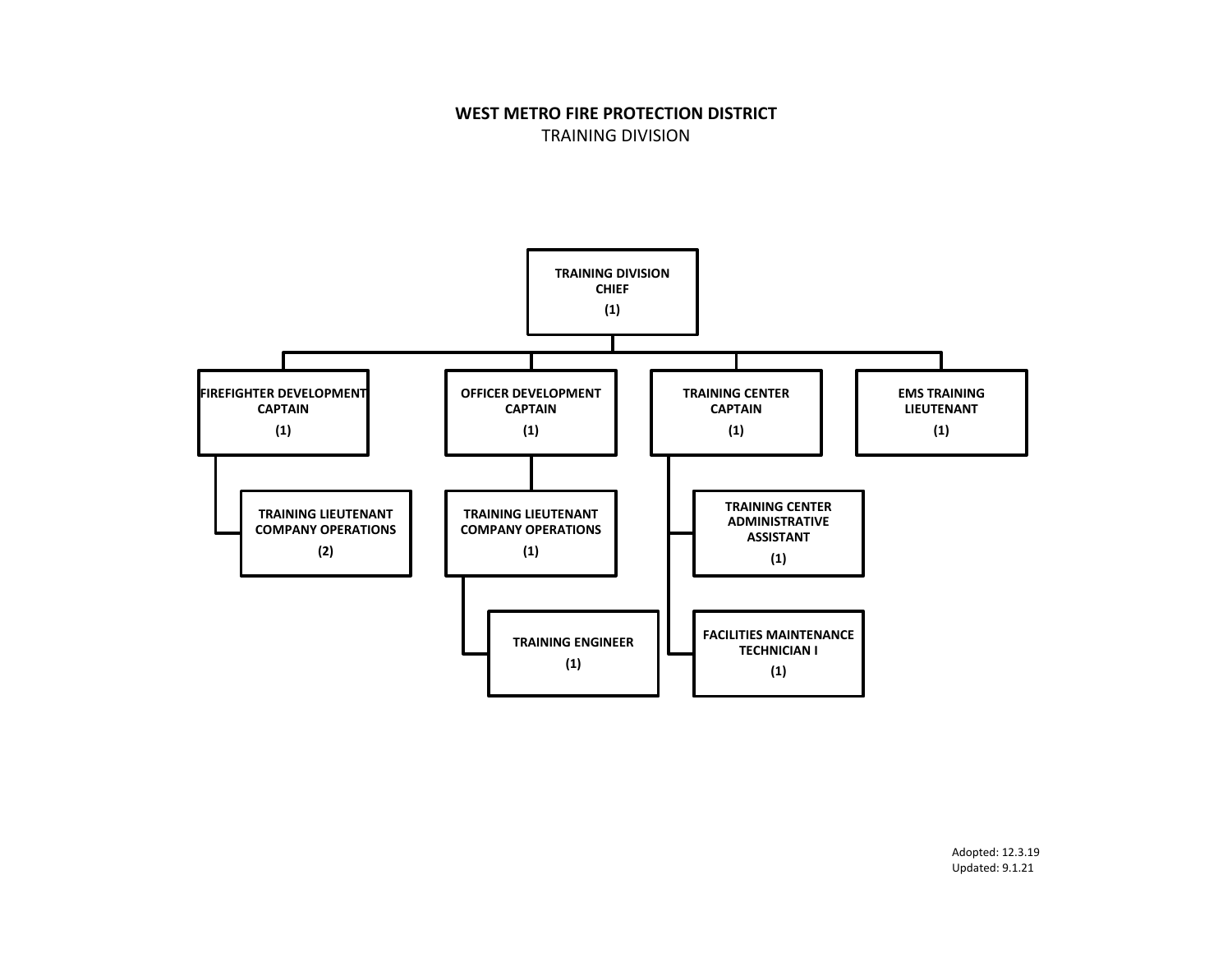EMERGENCY MEDICAL SERVICES DIVISION

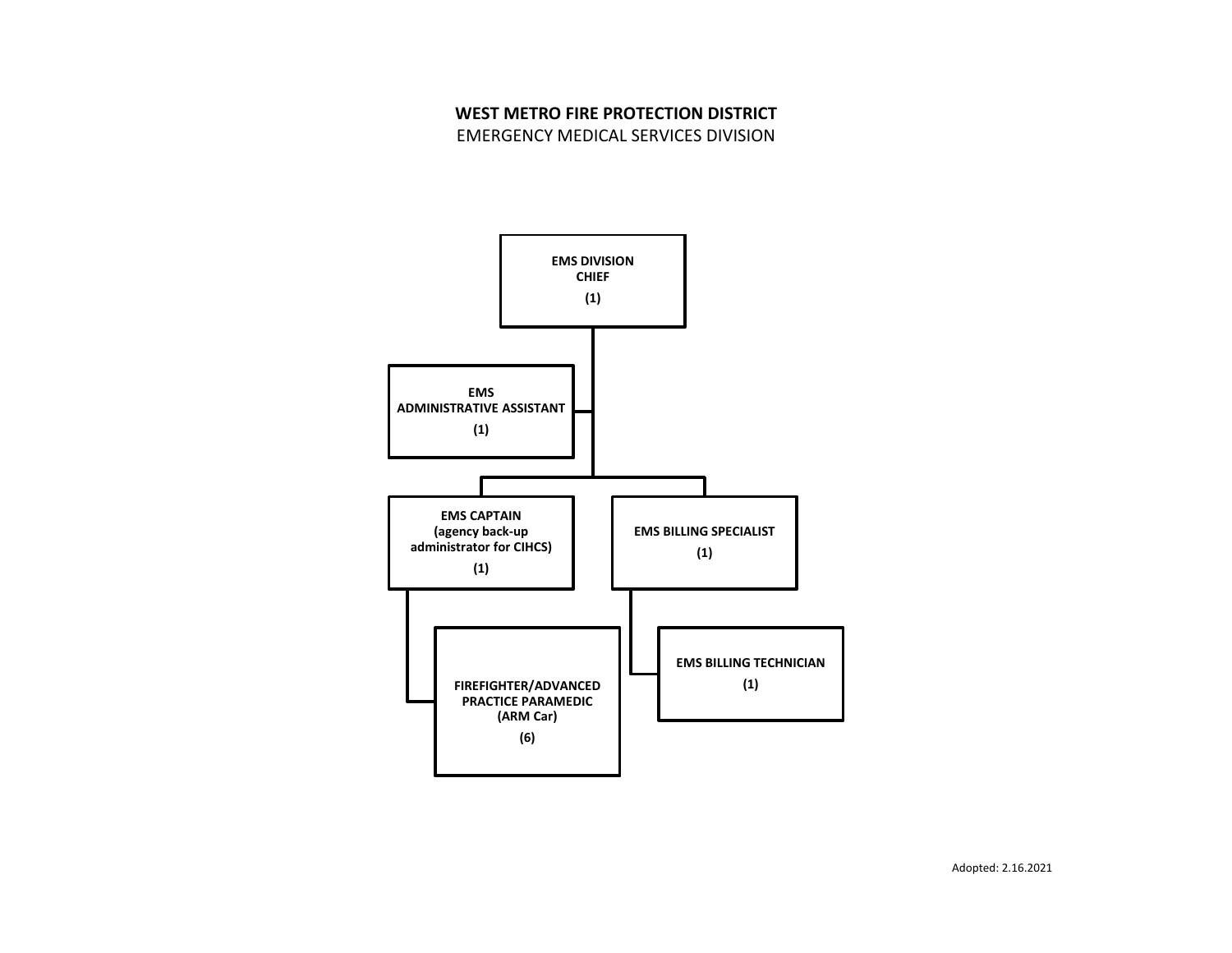### **WEST METRO FIRE PROTECTION DISTRICT** ADMINISTRATION

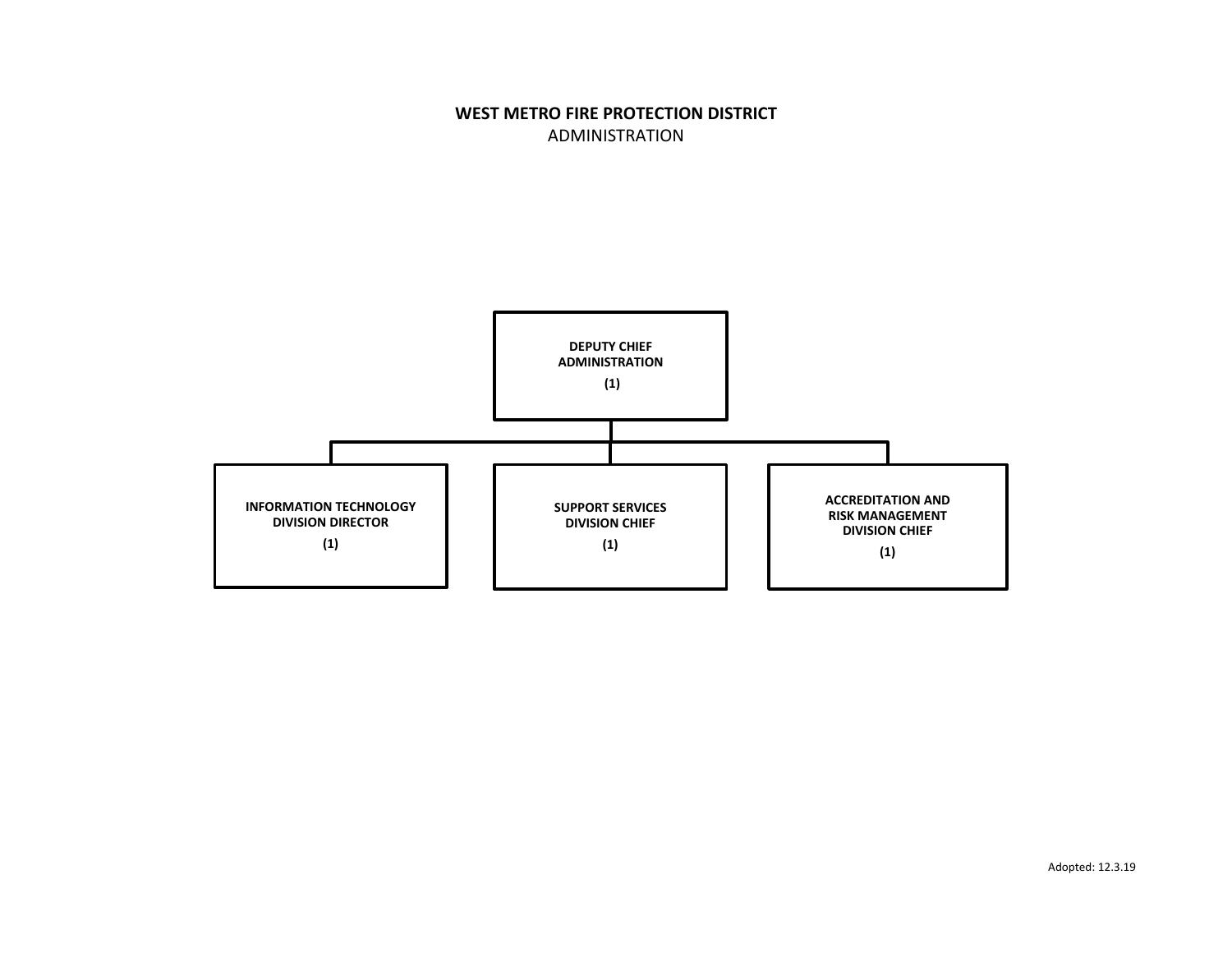INFORMATION TECHNOLOGY DIVISION

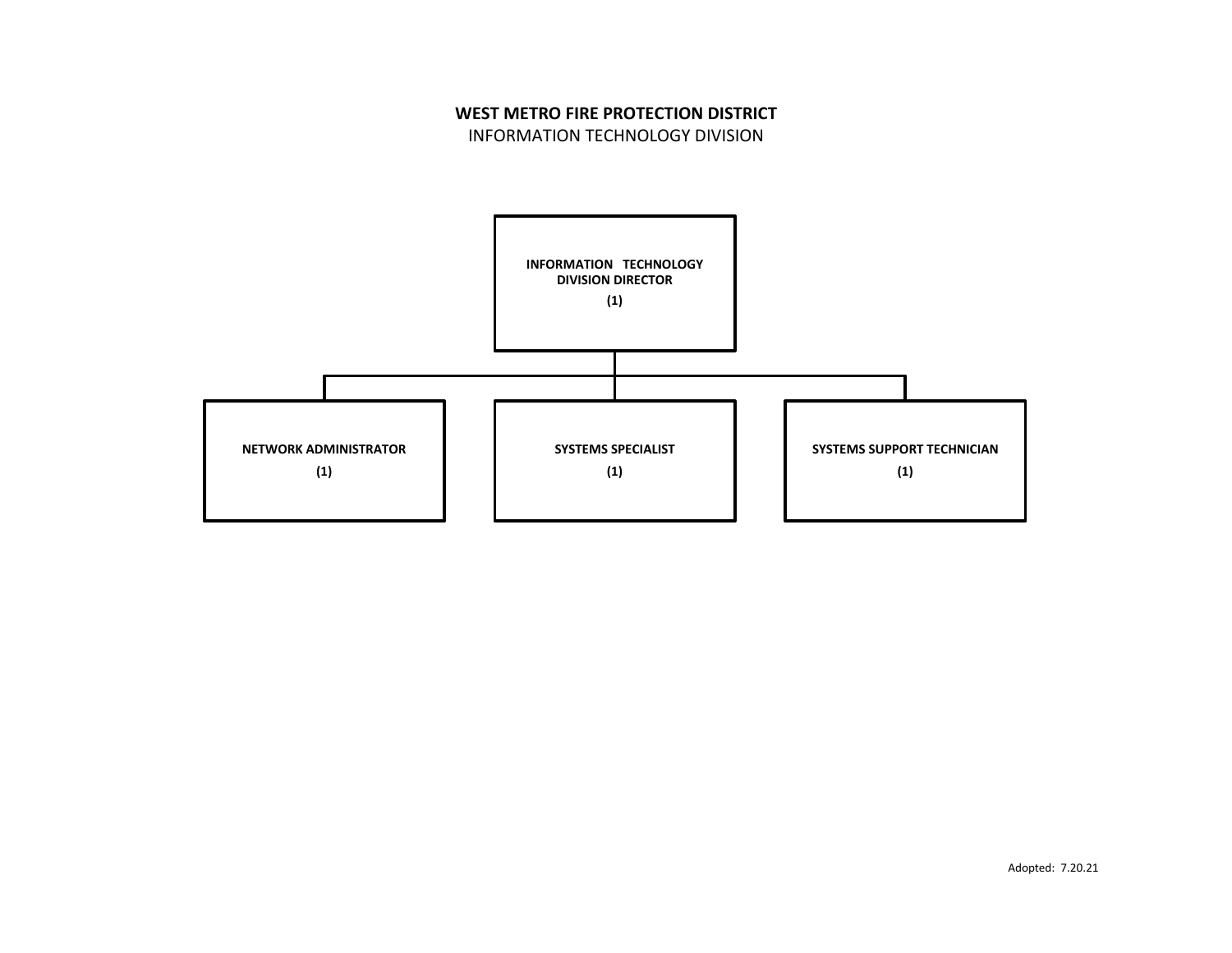SUPPORT SERVICES DIVISION

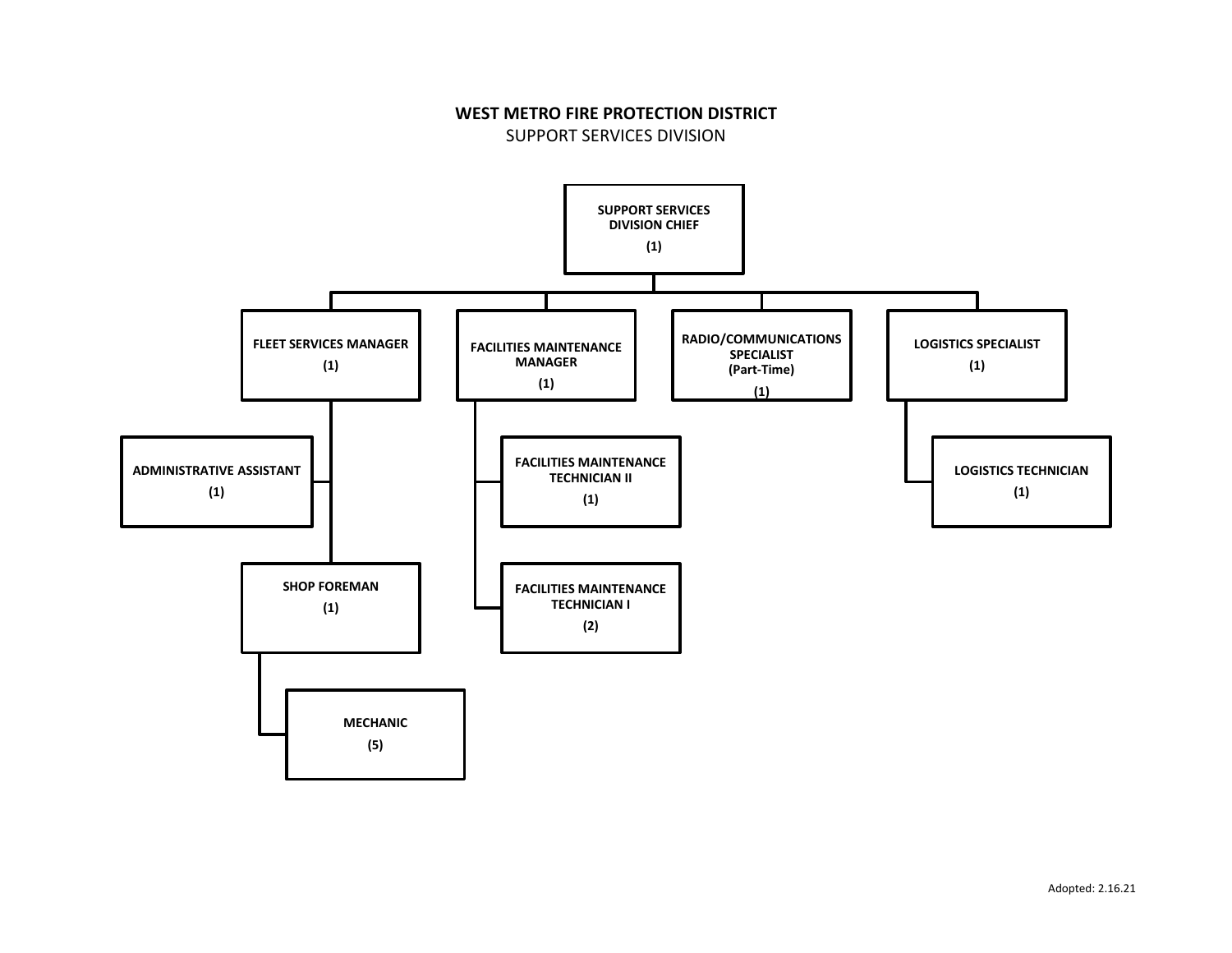RISK MANAGEMENT/ACCREDITATION DIVISION

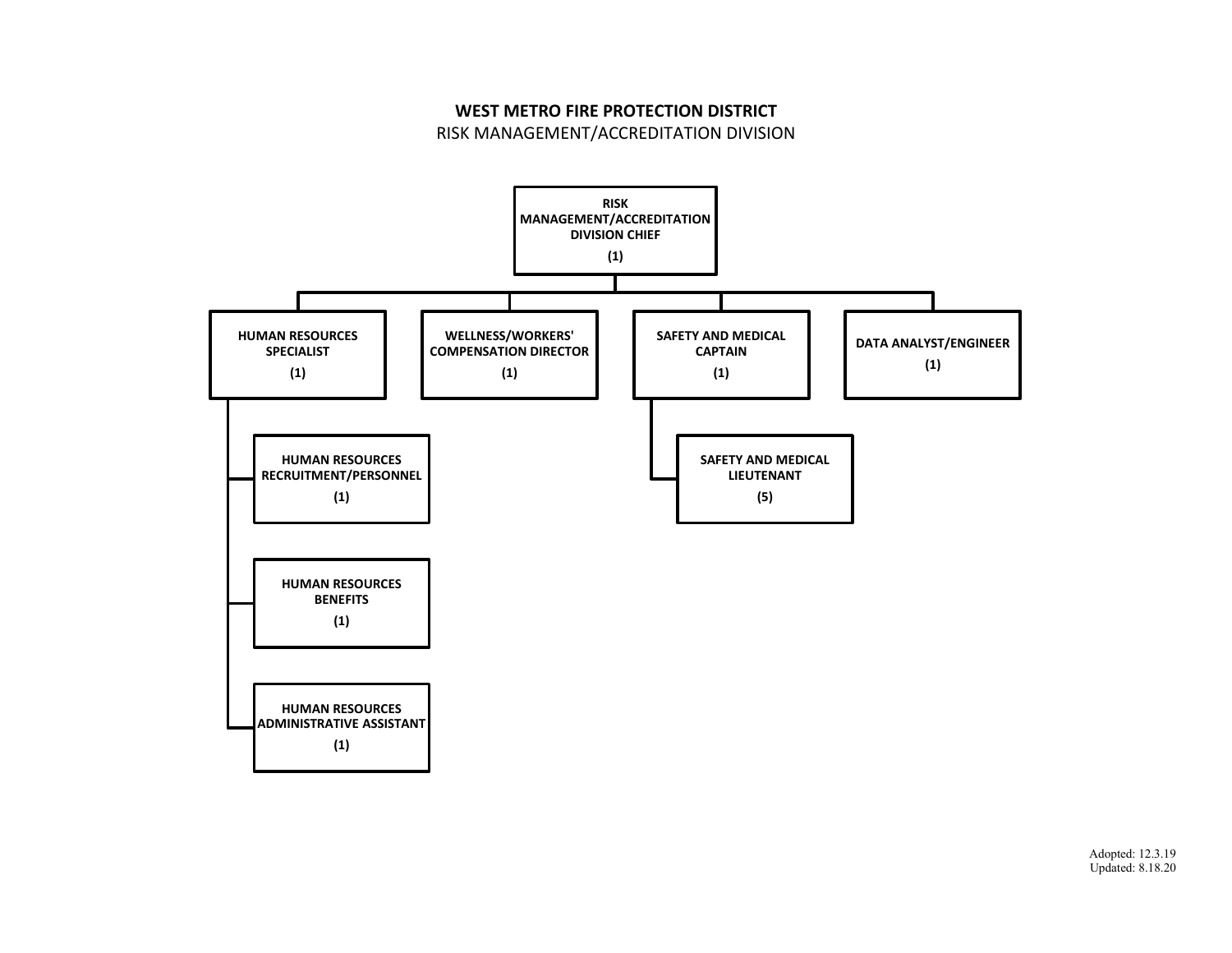### **WEST METRO FIRE PROTECTION DISTRICT** URBAN SEARCH & RESCUE

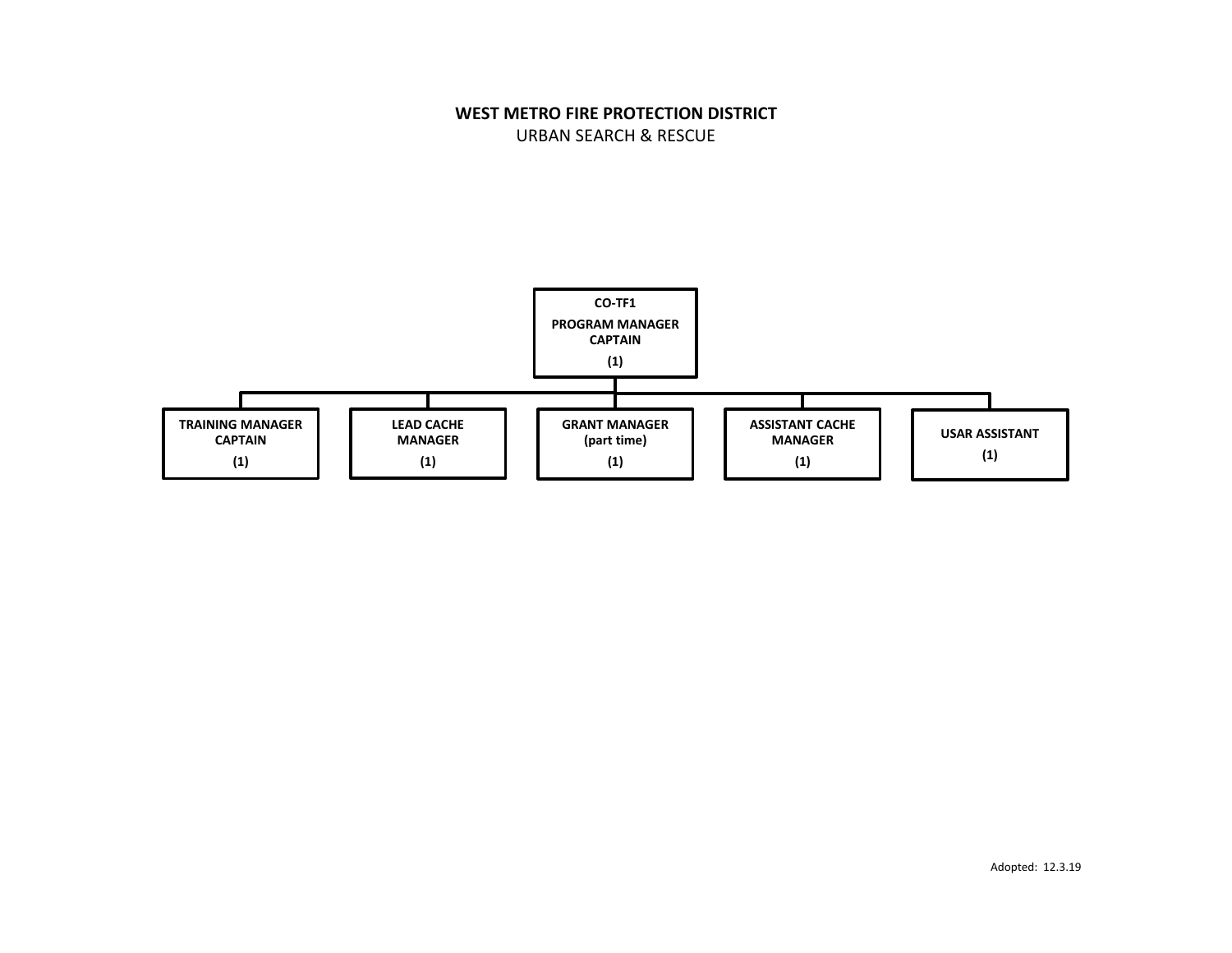### **WEST METRO FIRE PROTECTION DISTRICT** LIFE SAFETY